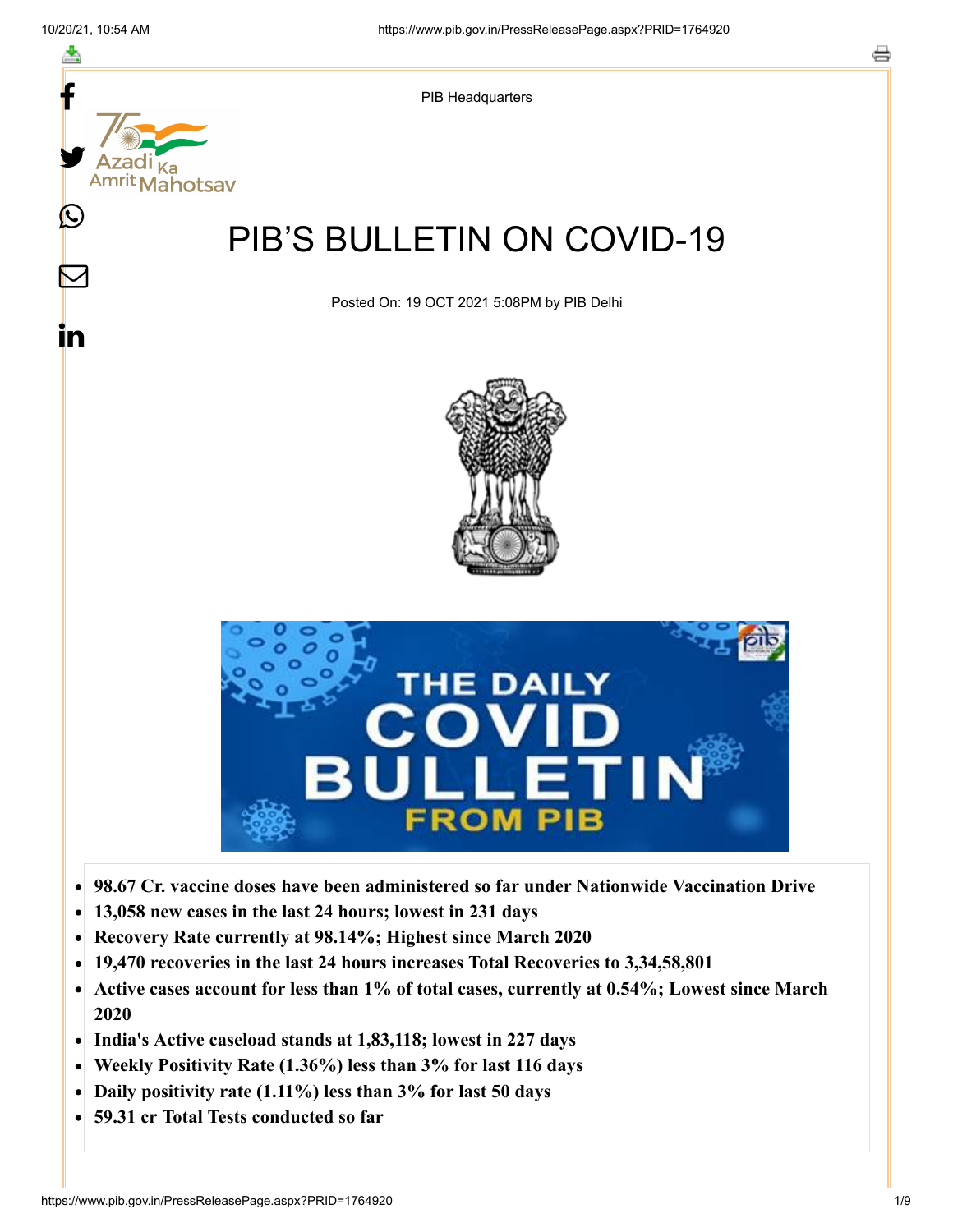y.

**#Unite2FightCorona #IndiaFightsCorona**

# **PRESS INFORMATION BUREAU MINISTRY OF INFORMATION & BROADCASTING GOVERNMENT OF INDIA**



# **COVID-19 Update**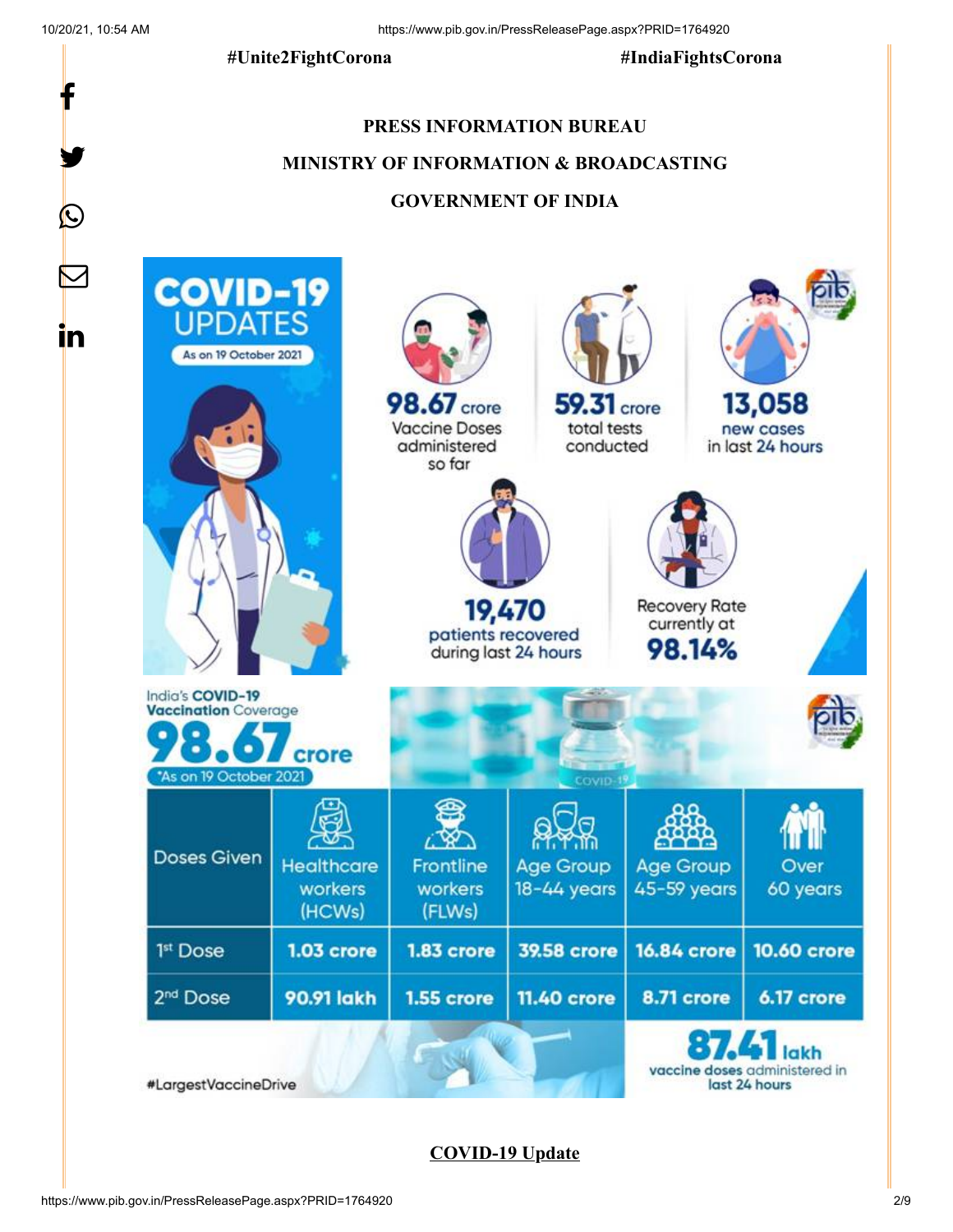y.

 $\bm{\mathcal{Q}}$ 

 $\bm{\nabla}$ 

in

10/20/21, 10:54 AM https://www.pib.gov.in/PressReleasePage.aspx?PRID=1764920

**India's Cumulative COVID-19 Vaccination Coverage exceeds 98.67 Cr**

## **More than 87 Lakh doses administered in last 24 hours**

**Recovery Rate currently at 98.14%; Highest since March 2020**

**13,058 New Cases reported in the last 24 hours**

**India's Active Caseload (1,83,118) is lowest since March 2020**

**Weekly Positivity Rate (1.36%) less than 3% for last 116 days**

With the administration of **87,41,160** vaccine doses in the last 24 hours, India's COVID-19 vaccination coverage has exceeded **98.67 Cr (98,67,69,411**) as per provisional reports till 7 am today. This has been achieved through 97, 44,653 sessions.

The break-up of the cumulative figure as per the provisional report till 7 am today include:

| <b>Cumulative Vaccine Dose Coverage</b> |                      |              |
|-----------------------------------------|----------------------|--------------|
| <b>HCWs</b>                             | $1st$ Dose           | 1,03,76,000  |
|                                         | $2nd$ Dose           | 90,91,443    |
| <b>FLWs</b>                             | 1 <sup>st</sup> Dose | 1,83,62,479  |
|                                         | $2nd$ Dose           | 1,55,61,415  |
| Age Group 18-44 years                   | 1 <sup>st</sup> Dose | 39,58,41,135 |
|                                         | $2nd$ Dose           | 11,40,66,397 |
| Age Group 45-59 years                   | $1st$ Dose           | 16,84,48,531 |
|                                         | $2nd$ Dose           | 8,71,46,650  |
| Over 60 years                           | $1st$ Dose           | 10,60,88,795 |
|                                         | $2nd$ Dose           | 6,17,86,566  |
| <b>Total</b>                            |                      | 98,67,69,411 |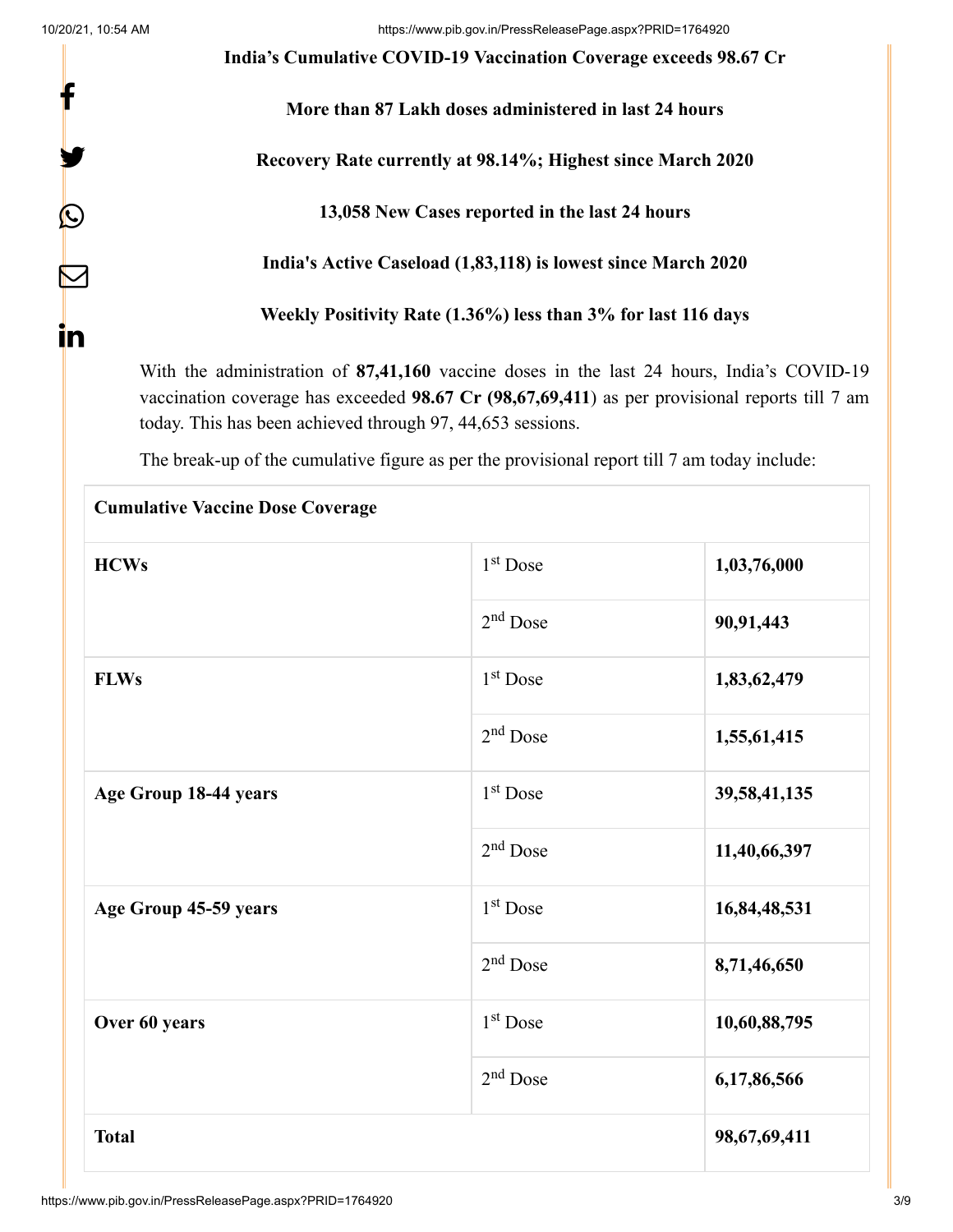y.

 $\bigcirc$ 

 $\blacktriangledown$ 

in

The recovery of **19,470** patients in the last 24 hours has increased the cumulative tally of recovered patients (since the beginning of the pandemic) to **3,34,58,801.**

Consequently, India's recovery rate stands at **98.14%**. Recovery Rate is currently at its highest peak since March 2020

# Recovered cases over 3.34 Cr & Recovery rate at 98.14%



Sustained and collaborative efforts by the Centre and the States/UTs continue the trend of less than 50,000 Daily New Cases that is being reported for 114 consecutive days now.

**13,058 new cases** were reported in the last 24 hours. Daily New cases reported to be **lowest in231 days now**



.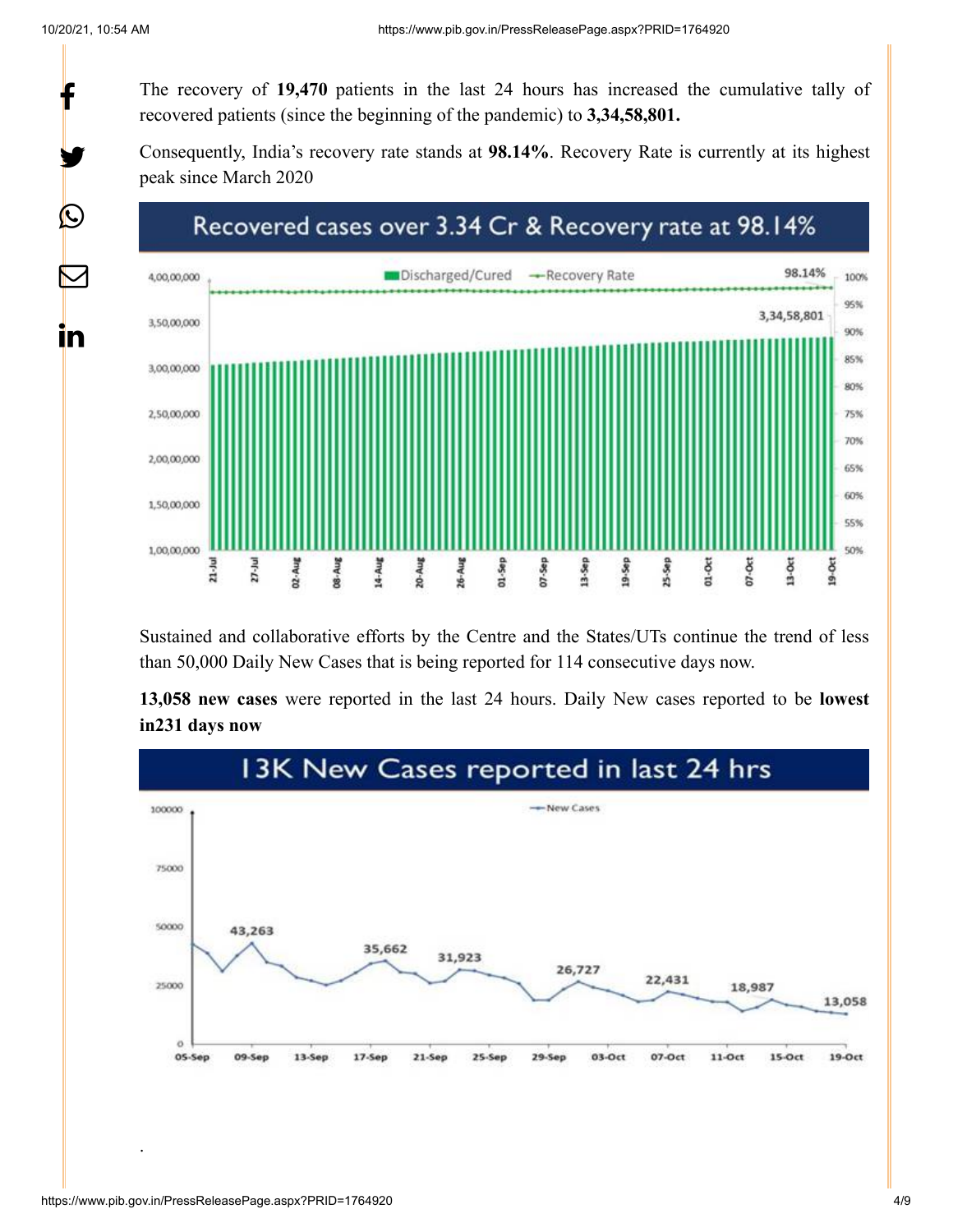y.

 $\bigcirc$ 

 $\bm{\nabla}$ 

in

The Active Caseload has fallen below 2 lakh mark and is presently at **1,83,118,** which is now **lowest since March 2020.** Active cases presently constitute **0.54%** of the country's total Positive Cases.



The testing capacity across the country continues to be expanded. The last 24 hours saw a total of 11,81,314 tests being conducted. India has so far conducted over **59.31 Cr (59,31,06,188**) cumulative tests.

While testing capacity has been enhanced across the country, **Weekly Positivity Rate at 1.36% remains less than 3% for the last 116 days now.** The **Daily Positivity rate reported to be 1.11%.** The daily Positivity rate has remained below 3% for last 50 days and below 5% for 133 consecutive days now

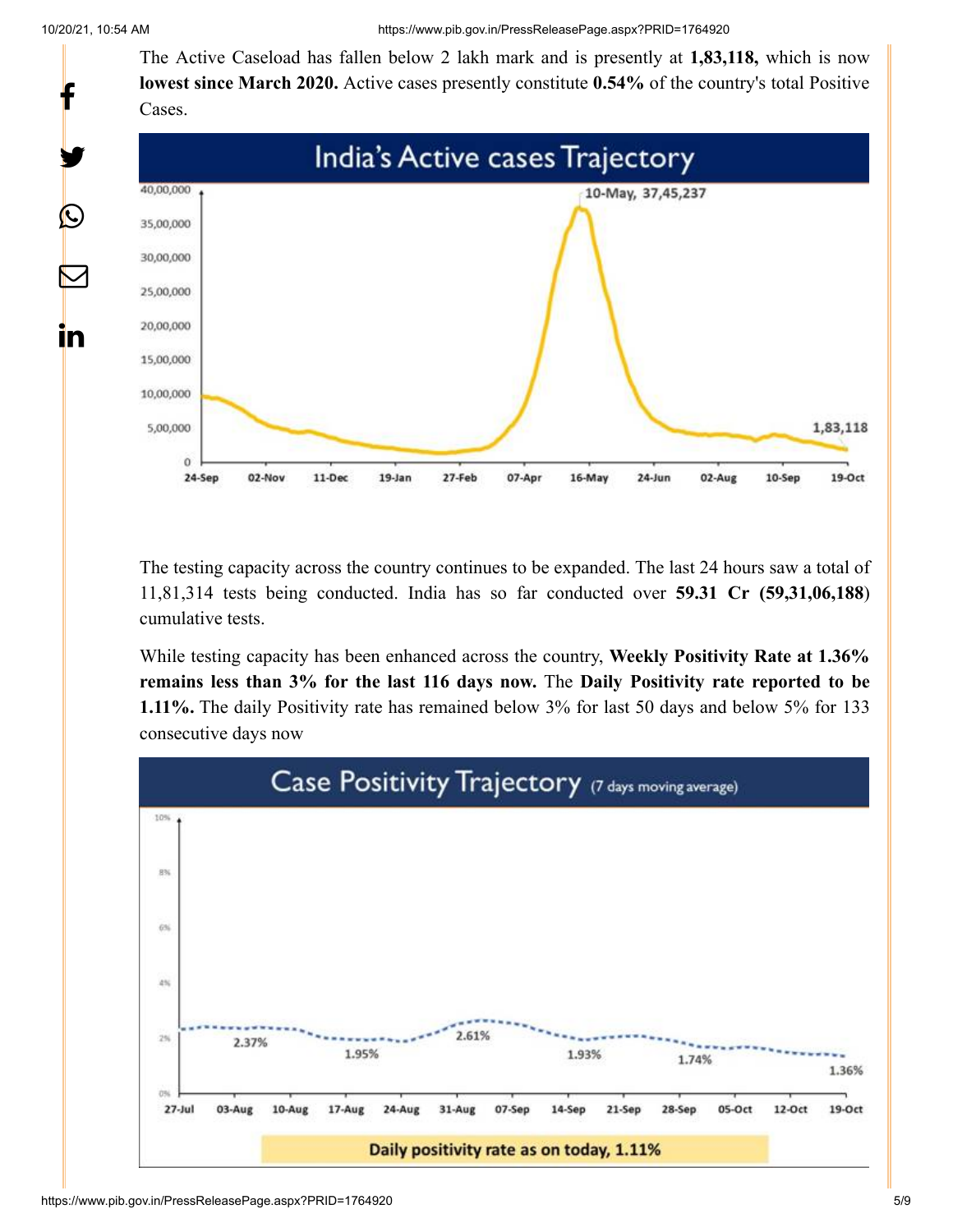y.

 $\bm{\mathcal{Q}}$ 

 $\bm{\nabla}$ 

in

#### **<https://pib.gov.in/PressReleasePage.aspx?PRID=1764821>**

### **Update on COVID-19 Vaccine Availability in States/UTs**

#### **More than 102 Crore vaccine doses provided to States/UTs**

#### **More than 10.42 Crore balance and unutilized vaccine doses still available with States/UTs**

The Union Government is committed to accelerating the pace and expanding the scope of COVID-19 vaccination throughout the country. The new phase of universalization of COVID-19 vaccination commenced from  $21<sup>st</sup>$  June 2021. The vaccination drive has been ramped up through availability of more vaccines, advance visibility of vaccine availability to States and UTs for enabling better planning by them, and streamlining the vaccine supply chain.

As part of the nationwide vaccination drive, Government of India has been supporting the States and UTs by providing them COVID Vaccines free of cost. In the new phase of the universalization of the COVID19 vaccination drive, the Union Government will procure and supply (free of cost) 75% of the vaccines being produced by the vaccine manufacturers in the country to States and UTs.

| <b>VACCINE DOSES</b>     | (As on 16 <sup>th</sup> October 2021) |
|--------------------------|---------------------------------------|
| <b>SUPPLIED</b>          | 1,02,05,09,915                        |
| <b>BALANCE AVAILABLE</b> | 10,42,38,220                          |

More than **102 crore(1,02,05,09,915)** vaccine doses have been provided to States/UTs so far through Govt of India (free of cost channel) and through direct state procurement category.

More than **10.42 Cr (10,42,38,220)** balance and unutilized COVID Vaccine doses are still available with the States/UTs to be administered

<https://pib.gov.in/PressReleasePage.aspx?PRID=1764822>

#### **Health Ministry Reviews Status and Progress of COVID Vaccination with States/UTs**

**States/UTs urged to focus on second dose coverage of vaccination in light of adequate availability of doses**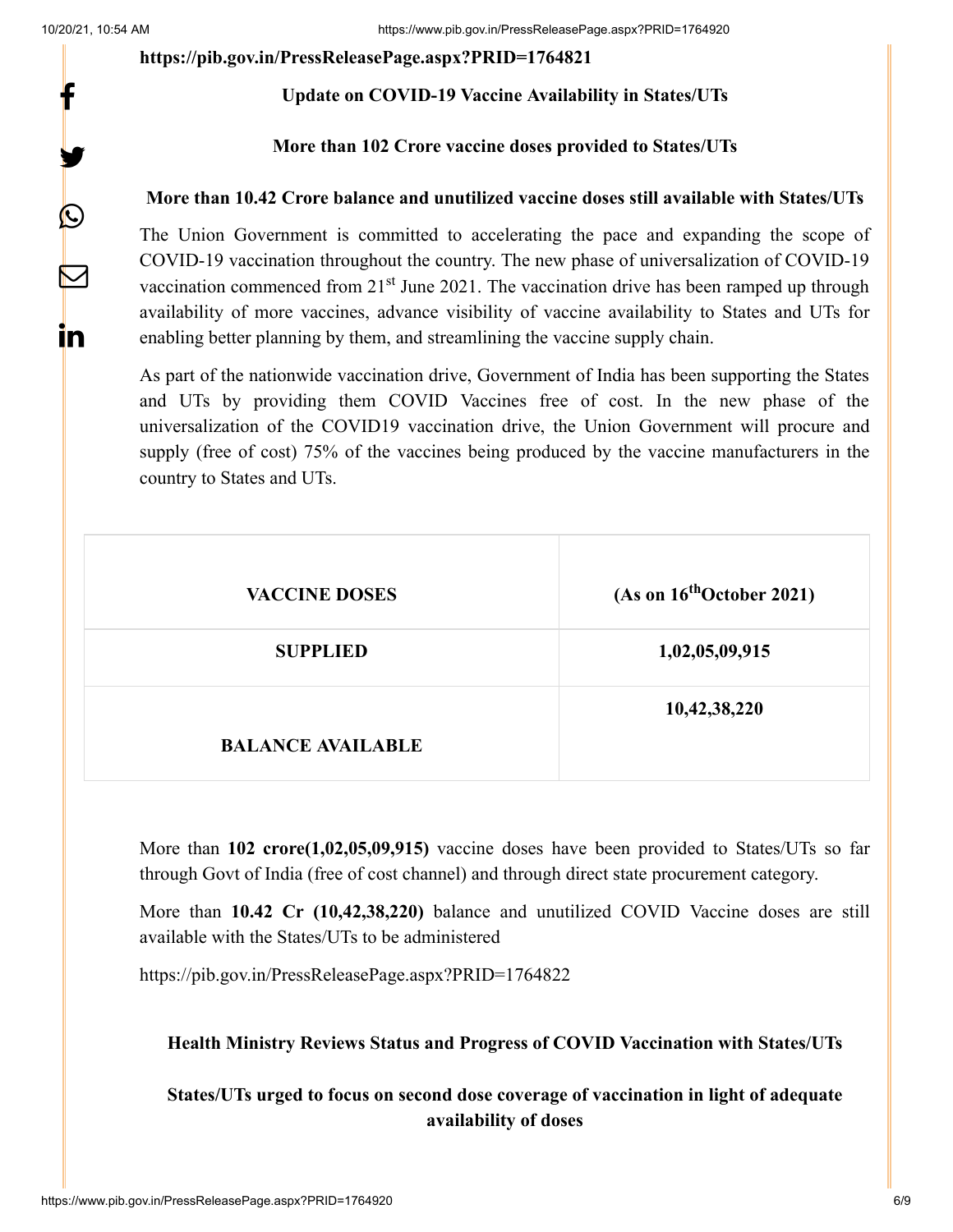y.

 $\bm{\mathcal{Q}}$ 

 $\bm{\nabla}$ 

in

# **Suggestions solicited from States/UTs in formulating new guidelines for International Travel**

Shri Rajesh Bhushan, Union Health Secretary reviewed the progress of COVID19 vaccination with Health Secretaries and NHM MDs of States and UTs, through video conference (VC) yesterday. One of the largest such exercises globally, the countrywide COVID19 vaccination programme was launched on 16<sup>th</sup> January 2021 by Hon. Prime Minister, Shri Narendra Modi.

Highlighting that the nation is close to administering a billion doses, Health Secretary congratulated the States/UTs on their effort to vaccinate all citizens. It was highlighted that a sizeable number of beneficiaries who are eligible have not received their 2nd dose. States and UTs were urged to focus on these second vaccination dose.

It was pointed out that many States have adequate doses to vaccinate those people who are awaiting their 2nd dose. Government of India is in a position to provide additional vaccine doses to the States/UTs so that they can complete the aforesaid task. They were also exhorted to improve the momentum and accelerate the vaccination drive.

States and UTs were advised to identify and prioritize districts having low coverage for focused action and explore requirement for mobilization efforts, addressing local challenges, need for additional Covid Vaccination Centres and improving access in rural areas. They were also requested to share their strategies to enhance second dose coverage.

The Health Ministry has issued various SOPs over the last one year for International Travel. It is in the process of reviewing the guidelines in consultation with all stakeholders including the Ministry of Home Affairs, Bureau of Immigration, Ministry of Civil Aviation and the Ministry of External Affairs. States/UTs were also requested to share their suggestion or feedback.

Dr. Manohar Agnani, AS (Health), MoHFW and Shri Lav Agarwal, JS (Health), MoHFW, were present in the meeting along with Principal Secretary (Health), Additional Chief Secretary (Health) and State Surveillance Officer of the concerned states/UTs

<https://pib.gov.in/PressReleasePage.aspx?PRID=1764851>

**Tweets Links**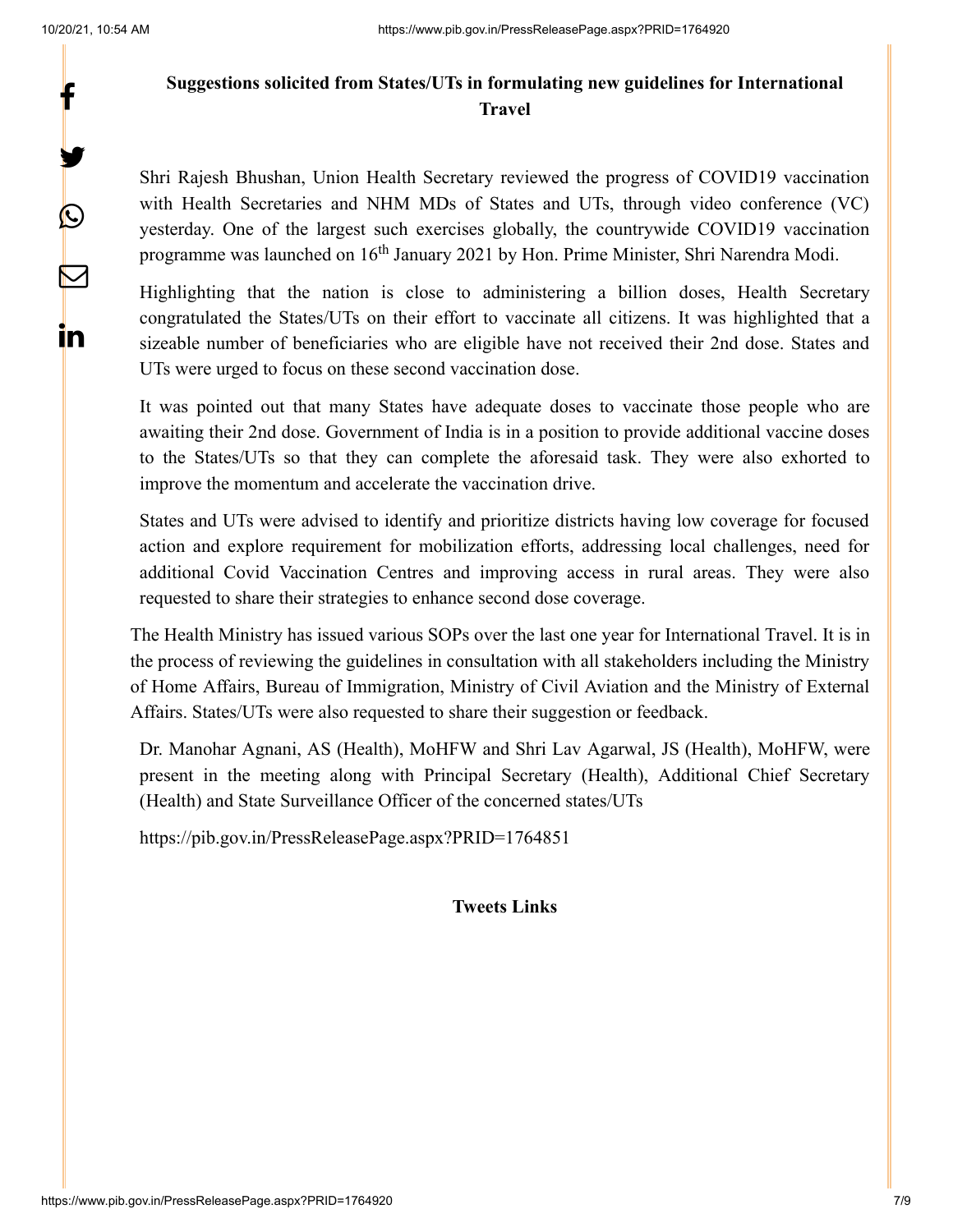